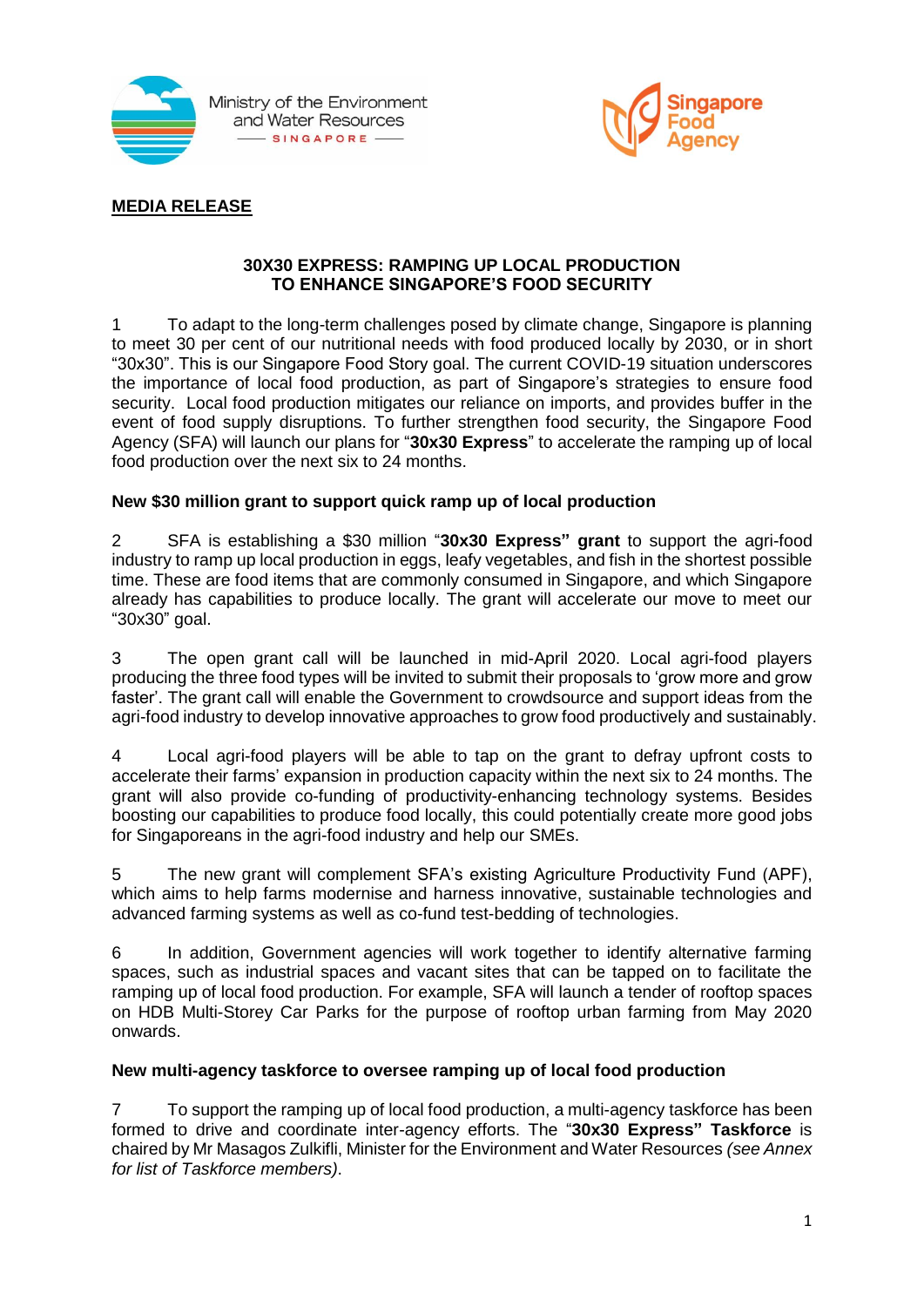8 The Taskforce will oversee efforts to: (i) accelerate the ramping up of local food production; (ii) address hurdles related to the setting up or expansion of farms; and (iii) ensure farms are highly productive, sustainable and resilient.

9 "Our three strategies of diversifying food imports, growing locally and growing overseas have served us well in ensuring Singapore's food security, even during times of supply disruption. The new 30x30 Express initiative is expected to push the envelope for local farming capacity, and accelerate our efforts to reach our 30x30 goal. We will continue to work closely with the industry to strengthen the capabilities of local food production. It is important that these efforts are augmented by the support of consumers. Demand from consumers will spur our farmers to become more productive, and allow them to reap the benefits of economies of scale. This in turn will bolster our food security, and create good jobs for our people," said Minister Masagos.

#### **Ministry of the Environment and Water Resources and Singapore Food Agency** 8 April 2020